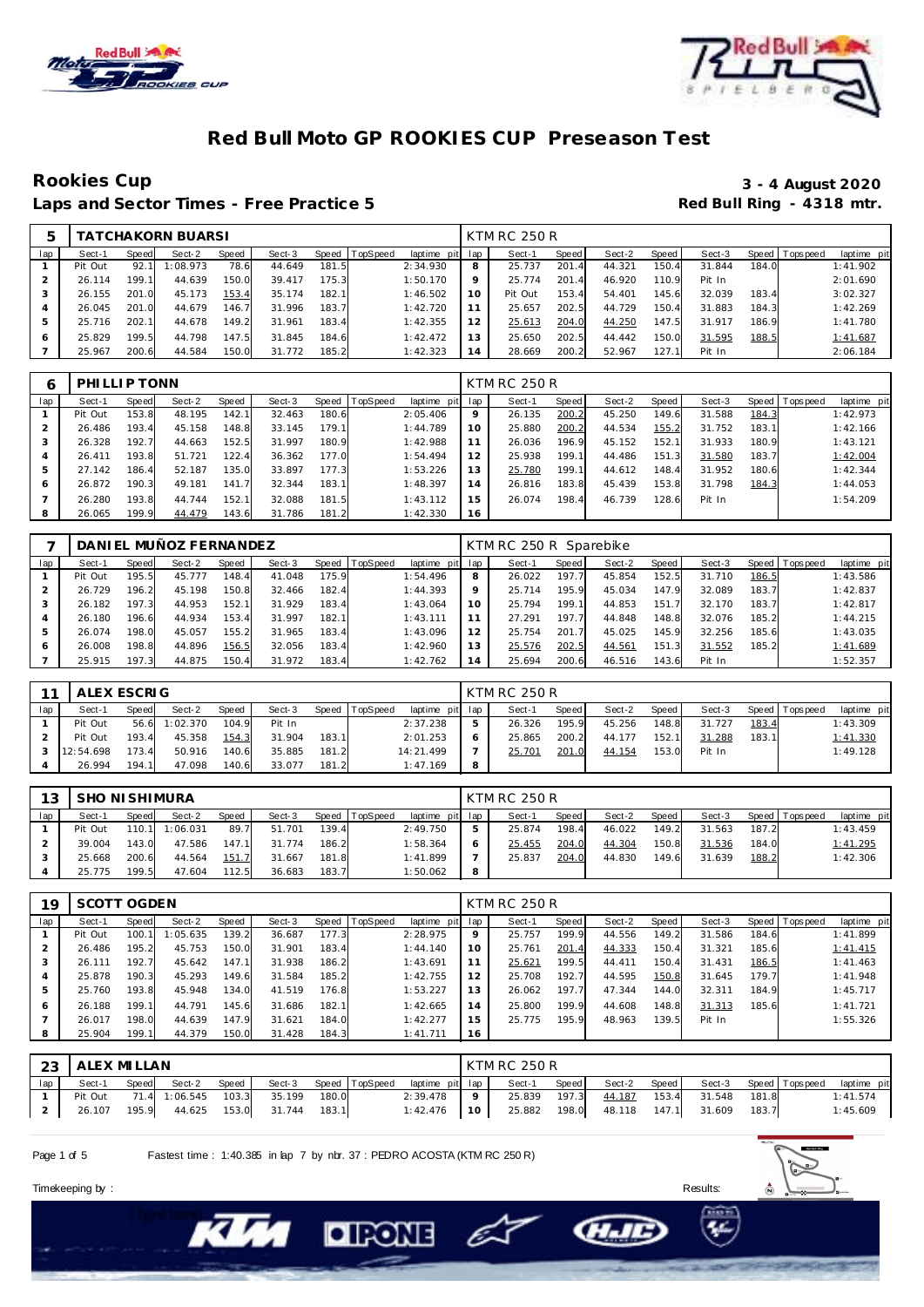



### **Red Bull Moto GP ROOKIES CUP Preseason Test**

## Rookies Cup<br>
1992 - 3 - 4 August 2020<br>
Red Bull Ring - 4318 mtr.

| Laps and Sector Times - Free Practice 5 |       |        |       |        |       |          |                 |        |       |        |       |        |       | Red Bull Ring - 4318 mtr |
|-----------------------------------------|-------|--------|-------|--------|-------|----------|-----------------|--------|-------|--------|-------|--------|-------|--------------------------|
| 26.007                                  | 195.2 | 45.124 | 150.4 | 31.526 | 182.4 | 1:42.657 | 11              | 25.869 | 199.9 | 44.256 | 153.4 | 31.298 | 185.9 | 1:41.423                 |
| 26.131                                  | 196.9 | 44.691 | 152.5 | 31.721 | 180.6 | 1:42.543 | 12 <sub>1</sub> | 25.650 | 193.8 | 44.189 | 153.0 | 31.423 | 185.6 | 1:41.262                 |
| 25.960                                  | 199.9 | 44.310 | 152.1 | 31.382 | 183.7 | 1:41.652 | 1.3             | 25.661 | 198.8 | 44.527 | 151.3 | 31.737 | 182.1 | 1:41.925                 |
| 25.809                                  | 199.1 | 44.209 | 153.4 | 31.445 | 183.1 | 1:41.463 | 14              | 27.112 | 168.0 | 51.020 | 145.6 | 31.861 | 183.1 | 1:49.993                 |
| 25.833                                  | 197.3 | 46.977 | 155.6 | 31.478 | 184.6 | 1:44.288 | 15              | 25.699 | 201.0 | 49.060 | 137.8 | Pit In |       | 1:55.363                 |
| 25.787                                  | 200.2 | 44.226 | 152.1 | 31.530 | 186.5 | 1:41.543 | 16              |        |       |        |       |        |       |                          |

| 24  |         | VAN ORTOLÁ |          |       |        |       |                  |                 |    | <b>KTM RC 250 R</b> |       |        |       |        |       |                |             |
|-----|---------|------------|----------|-------|--------|-------|------------------|-----------------|----|---------------------|-------|--------|-------|--------|-------|----------------|-------------|
| lap | Sect-1  | Speed      | Sect-2   | Speed | Sect-3 |       | Speed   TopSpeed | laptime pit lap |    | Sect-1              | Speed | Sect-2 | Speed | Sect-3 |       | Speed Topspeed | laptime pit |
|     | Pit Out | 104.6      | 1:06.903 | 135.7 | 33.416 | 183.1 |                  | 2:29.914        | 9  | 25.579              | 199.5 | 44.322 | 154.7 | 31.693 | 184.3 |                | 1:41.594    |
|     | 25.937  | 200.6      | 44.760   | 151.3 | 31.760 | 186.2 |                  | 1:42.457        | 10 | 25.689              | 201.7 | 44.112 | 152.5 | 31.679 | 184.0 |                | 1:41.480    |
|     | 25.747  | 195.5      | 45.216   | 152.1 | 31.740 | 185.6 |                  | 1:42.703        |    | 25.813              | 199.9 | 44.387 | 151.7 | 31.890 | 182.1 |                | 1:42.090    |
|     | 25.891  | 203.7      | 44.392   | 154.7 | 31.820 | 184.3 |                  | 1:42.103        | 12 | 28.155              | 161.9 | 45.183 | 153.0 | 32.242 | 184.6 |                | 1:45.580    |
| 5   | 25.965  | 197.3      | 48.984   | 118.4 | 36.714 | 184.3 |                  | 1:51.663        | 13 | 25.905              | 201.4 | 44.431 | 152.1 | 31.545 | 184.0 |                | 1:41.881    |
| 6   | 25.799  | 203.3      | 44.610   | 153.0 | 31.779 | 184.3 |                  | 1:42.188        | 14 | 25.691              | 204.0 | 44.897 | 150.4 | 32.151 | 183.1 |                | 1:42.739    |
|     | 25.734  | 201.0      | 44.350   | 154.3 | 32.059 | 180.9 |                  | 1:42.143        | 15 | 25.976              | 197.7 | 49.723 | 129.2 | Pit In |       |                | 1:56.718    |
| 8   | 25.685  | 204.0      | 44.580   | 153.8 | 31.794 | 185.2 |                  | 1:42.059        | 16 |                     |       |        |       |        |       |                |             |

| 28  |         |       | MATTEO BERTELLE |       |        |       |          |             |     | <b>KTM RC 250 R</b> |       |        |       |        |       |           |             |
|-----|---------|-------|-----------------|-------|--------|-------|----------|-------------|-----|---------------------|-------|--------|-------|--------|-------|-----------|-------------|
| lap | Sect-1  | Speed | Sect-2          | Speed | Sect-3 | Speed | TopSpeed | laptime pit | lap | Sect-1              | Speed | Sect-2 | Speed | Sect-3 | Speed | Tops peed | laptime pit |
|     | Pit Out | 164.7 | 46.890          | 146.7 | 31.951 | 183.1 |          | 2:03.904    | 9   | 25.739              | 198.4 | 44.187 | 151.7 | 31.536 | 186.2 |           | 1:41.462    |
|     | 25.722  | 199.9 | 44.731          | 147.1 | 32.108 | 184.3 |          | 1:42.561    | 10  | 25.387              | 204.4 | 44.517 | 150.4 | 31.390 | 183.7 |           | 1:41.294    |
|     | 26.086  | 194.5 | 44.726          | 149.6 | 31.835 | 183.1 |          | 1:42.647    | 11  | 25.886              | 196.2 | 45.371 | 147.5 | 33.266 | 183.4 |           | 1:44.523    |
| 4   | 25.932  | 195.9 | 44.253          | 153.0 | 31.566 | 181.5 |          | 1:41.751    | 12  | 25.698              | 199.9 | 44.182 | 154.7 | 31.609 | 183.1 |           | 1:41.489    |
| 5   | 25.798  | 198.0 | 44.144          | 152.5 | 31.469 | 184.3 |          | 1: 41.411   | 13  | 25.711              | 196.9 | 44.355 | 153.0 | 31.438 | 182.4 |           | 1:41.504    |
| 6   | 25.819  | 197.3 | 44.206          | 153.0 | 31.697 | 183.1 |          | 1:41.722    | 14  | 25.826              | 195.9 | 44.209 | 151.3 | 31.300 | 183.4 |           | 1:41.335    |
|     | 25.943  | 195.5 | 44.212          | 155.2 | 31.623 | 183.1 |          | 1:41.778    | 15  | 25.814              | 195.5 | 44.101 | 151.7 | 31.494 | 181.8 |           | 1:41.409    |
| 8   | 25.880  | 196.2 | 44.175          | 153.0 | 31.544 | 183.1 |          | 1:41.599    | 16  | 28.308              | 175.1 | 47.694 | 139.2 | Pit In |       |           | 1:56.647    |

| 29  |         |       | BILLY VAN EERDE |       |        |       |                  |             |     | <b>KTM RC 250 R</b> |       |        |       |        |         |            |             |
|-----|---------|-------|-----------------|-------|--------|-------|------------------|-------------|-----|---------------------|-------|--------|-------|--------|---------|------------|-------------|
| lap | Sect-1  | Speed | Sect-2          | Speed | Sect-3 |       | Speed   TopSpeed | laptime pit | lap | Sect-1              | Speed | Sect-2 | Speed | Sect-3 | Speed I | T ops peed | laptime pit |
|     | Pit Out | 134.1 | 59.776          | 144.8 | 32.281 | 180.6 |                  | 2:02.380    | 8   | 26.216              | 196.6 | 44.591 | 147.1 | 32.283 | 184.0   |            | 1:43.090    |
|     | 26.233  | 194.5 | 44.950          | 149.2 | 33,800 | 169.0 |                  | 1:44.983    | 9   | 25.803              | 201.7 | 44.185 | 150.0 | 31.366 | 184.3   |            | 1:41.354    |
| 3   | 27.072  | 191.7 | 52.114          | 111.1 | Pit In |       |                  | 2:02.605    | 10  | 25.786              | 197.3 | 44.627 | 148.4 | 31.655 | 179.7   |            | 1:42.068    |
|     | Pit Out | 191.7 | 45.198          | 145.9 | 31.745 | 182.7 |                  | 1:59.167    |     | 26.162              | 195.9 | 44.754 | 150.4 | 31.714 | 183.1   |            | 1:42.630    |
| 5   | 26.054  | 200.6 | 44.420          | 150.4 | 31.488 | 182.1 |                  | 1:41.962    | 12  | 26.188              | 193.8 | 45.262 | 151.7 | 31.500 | 181.5   |            | 1:42.950    |
| 6   | 25.960  | 196.9 | 44.773          | 152.5 | 31.618 | 184.3 |                  | 1:42.351    | 13  | 26.152              | 198.4 | 46.291 | 148.8 | 32.981 | 180.9   |            | 1:45.424    |
|     | 25.891  | 197.7 | 44.298          | 154.3 | 31.467 | 181.8 |                  | 1:41.656    | 14  | 27.659              | 185.1 | 45.235 | 148.8 | 31.463 | 184.0   |            | 1:44.357    |

| 34  | MARIO AJI |       |          |       |        |       |          |                 |                 | <b>KTM RC 250 R</b> |       |        |       |        |       |                |             |
|-----|-----------|-------|----------|-------|--------|-------|----------|-----------------|-----------------|---------------------|-------|--------|-------|--------|-------|----------------|-------------|
| lap | Sect-1    | Speed | Sect-2   | Speed | Sect-3 | Speed | TopSpeed | laptime pit lap |                 | Sect-1              | Speed | Sect-2 | Speed | Sect-3 |       | Speed Topspeed | laptime pit |
|     | Pit Out   | 152.3 | 1:05.201 | 96.8  | 36.384 | 183.1 |          | 2:28.915        | 9               | 25.827              | 200.2 | 44.165 | 155.6 | 31.563 | 183.7 |                | 1:41.555    |
|     | 25.997    | 201.4 | 44.569   | 154.3 | 31.672 | 187.5 |          | 1:42.238        | 10              | 25.693              | 199.9 | 44.093 | 157.0 | 31.350 | 183.7 |                | 1:41.136    |
|     | 25.799    | 198.8 | 45.260   | 155.2 | 31.720 | 186.2 |          | 1:42.779        | 11              | 25.787              | 202.1 | 44.284 | 156.1 | 31.562 | 182.7 |                | 1:41.633    |
|     | 25.875    | 199.5 | 44.367   | 153.0 | 31.812 | 185.6 |          | 1:42.054        | 12 <sub>1</sub> | 25.817              | 196.9 | 44.230 | 150.8 | 31.740 | 182.4 |                | 1:41.787    |
|     | 26.348    | 181.0 | 49.305   | 114.4 | 36.311 | 183.4 |          | 1:51.964        | 13              | 27.557              | 195.2 | 47.403 | 151.3 | 32.090 | 183.7 |                | 1:47.050    |
| 6   | 25.760    | 200.2 | 44.357   | 154.3 | 31.739 | 184.9 |          | 1:41.856        | 14              | 25.750              | 200.2 | 44.372 | 153.0 | 31.468 | 183.7 |                | 1:41.590    |
|     | 25.707    | 201.4 | 46.708   | 155.6 | 31.859 | 183.1 |          | 1:44.274        | 15              | 25.656              | 201.7 | 49.220 | 128.9 | Pit In |       |                | 1:59.340    |
|     | 25.928    | 198.8 | 44.175   | 157.4 | 31.576 | 184.6 |          | 1:41.679        | 16              |                     |       |        |       |        |       |                |             |

| 37  | PEDRO ACOSTA |       |          |       |        |       |                |                 |         | KTM RC 250 R |       |        |       |        |       |                |             |
|-----|--------------|-------|----------|-------|--------|-------|----------------|-----------------|---------|--------------|-------|--------|-------|--------|-------|----------------|-------------|
| lap | Sect-1       | Speed | Sect-2   | Speed | Sect-3 |       | Speed TopSpeed | laptime pit lap |         | Sect-1       | Speed | Sect-2 | Speed | Sect-3 |       | Speed Topspeed | laptime pit |
|     | Pit Out      | 95.8  | 1:04.381 | 92.8  | 34.965 | 185.2 |                | 2:40.007        | $\circ$ | 25.642       | 199.9 | 43.877 | 158.4 | 31.316 | 184.0 |                | 1:40.835    |
|     | 25.753       | 199.5 | 44.297   | 157.0 | 31.614 | 184.6 |                | 1:41.664        | 10      | 25.881       | 199.1 | 44.473 | 155.6 | 31.193 | 185.9 |                | 1:41.547    |
| 3   | 28.520       | 172.6 | 47.917   | 151.3 | 32.818 | 184.0 |                | 1:49.255        | 11      | 25.558       | 200.2 | 43.946 | 155.6 | 31.406 | 183.4 |                | 1:40.910    |
| 4   | 25.981       | 199.1 | 44.484   | 153.8 | 31.426 | 183.4 |                | 1:41.891        | 12      | 25.701       | 198.4 | 43.957 | 157.4 | 31.348 | 182.7 |                | 1:41.006    |
| 5   | 25.888       | 200.2 | 44.390   | 157.4 | 31.394 | 184.9 |                | 1:41.672        | 13      | 25.781       | 198.0 | 45.277 | 154.3 | 31.157 | 185.2 |                | 1:42.215    |
| 6   | 25.651       | 201.4 | 43.882   | 155.6 | 31.022 | 187.5 |                | 1:40.555        | 14      | 25.490       | 203.7 | 43.891 | 156.5 | 31.205 | 184.6 |                | 1:40.586    |
|     | 25.370       | 203.3 | 43.894   | 160.2 | 31.121 | 188.2 |                | 1:40.385        | 15      | 25.748       | 199.1 | 47.532 | 125.6 | Pit In |       |                | 1:53.308    |
| 8   | 25.553       | 199.9 | 43.860   | 154.3 | 31.164 | 185.6 |                | 1:40.577        | 16      |              |       |        |       |        |       |                |             |

C)

Page 2 of 5 Fastest time : 1:40.385 in lap 7 by nbr. 37 : PEDRO ACOSTA (KTM RC 250 R)

**DIPONE** 



Timekeeping by : Results: Results: Results: Results: Results: Results: Results: Results: Results: Results: Results: Results: Results: Results: Results: Results: Results: Results: Results: Results: Results: Results: Results

**CHAID**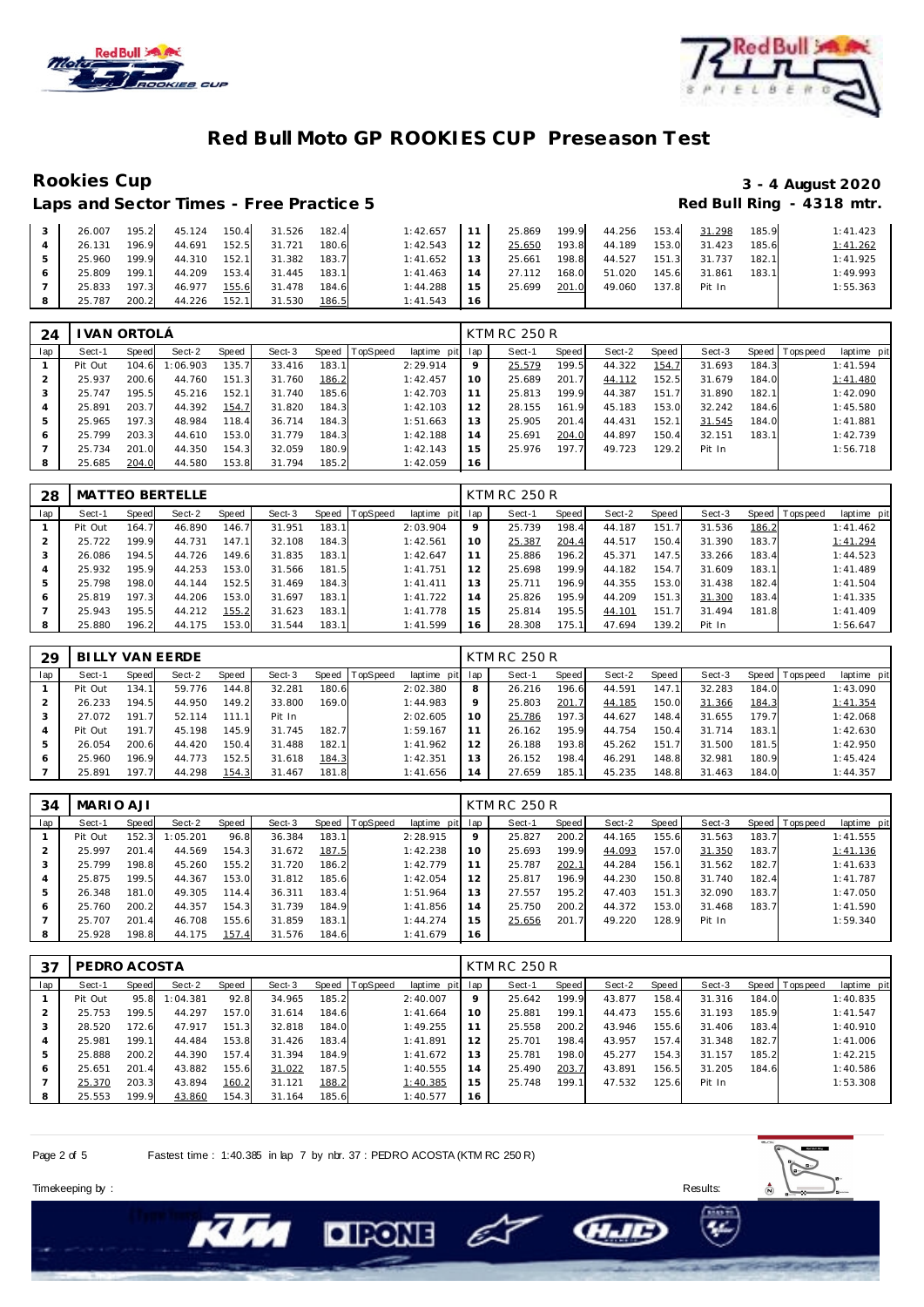



### **Red Bull Moto GP ROOKIES CUP Preseason Test**

Laps and Sector Times - Free Practice 5

# Rookies Cup<br>
1920 - 3 - 4 August 2020<br>
Red Bull Ring - 4318 mtr.

| 38  |         |       | DAVID SALVADOR GOMEZ |       |        |       |          |             |     | KTM RC 250 R |       |        |       |        |       |                 |             |
|-----|---------|-------|----------------------|-------|--------|-------|----------|-------------|-----|--------------|-------|--------|-------|--------|-------|-----------------|-------------|
| lap | Sect-1  | Speed | Sect-2               | Speed | Sect-3 | Speed | TopSpeed | laptime pit | lap | Sect-1       | Speed | Sect-2 | Speed | Sect-3 |       | Speed Tops peed | laptime pit |
|     | Pit Out | 194.5 | 44.835               | 152.1 | 31.924 | 180.6 |          | 1:44.508    | 8   | 25.963       | 196.9 | 45.163 | 153.4 | 31.479 | 180.9 |                 | 1:42.605    |
|     | 26.007  | 196.9 | 44.423               | 153.8 | 31.729 | 181.2 |          | 1:42.159    | Q   | 25.992       | 196.9 | 44.271 | 151   | 31.451 | 181.2 |                 | 1:41.714    |
|     | 25.956  | 196.9 | 44.463               | 153.0 | 31.723 | 181.5 |          | 1:42.142    | 10  | 25.912       | 197.3 | 44.117 | 154.7 | 31.409 | 181.8 |                 | 1:41.438    |
|     | 26.028  | 196.9 | 44.232               | 153.8 | 31.549 | 181.2 |          | 1:41.809    | 11  | 25.745       | 198.0 | 44.657 | 151.3 | 31.575 | 181.5 |                 | 1:41.977    |
|     | 26.088  | 196.6 | 44.289               | 153.8 | 31.588 | 180.6 |          | 1:41.965    | 12  | 25.844       | 196.9 | 44.146 | 154.3 | 31.497 | 181.8 |                 | 1:41.487    |
|     | 25.946  | 196.6 | 45.070               | 148.8 | 31.630 | 179.7 |          | 1:42.646    | 13  | 27.940       | 174.0 | 46.420 | 145.6 | Pit In |       |                 | 1:53.162    |
|     | 26.044  | 196.2 | 44.198               | 155.2 | 31.657 | 180.6 |          | 1:41.899    | 14  | Pit Out      | 172.9 | 49.594 | 147.5 | 31.571 | 182.7 |                 | 2:42.194    |

| 39  |         |       | BARTHOLOMÉ PERRIN |       |        |       |          |             |     | KTM RC 250 R |       |        |       |        |       |                |             |
|-----|---------|-------|-------------------|-------|--------|-------|----------|-------------|-----|--------------|-------|--------|-------|--------|-------|----------------|-------------|
| lap | Sect-1  | Speed | Sect-2            | Speed | Sect-3 | Speed | TopSpeed | laptime pit | lap | Sect-1       | Speed | Sect-2 | Speed | Sect-3 |       | Speed Topspeed | laptime pit |
|     | Pit Out | 189.0 | 46.350            | 141.4 | 32.483 | 178.8 |          | 1:54.268    | 9   | 26.573       | 191.7 | 48.017 | 134.3 | 33.125 | 177.9 |                | 1:47.715    |
|     | 26.727  | 190.7 | 45.472            | 141.4 | 32.335 | 179.1 |          | 1:44.534    | 10  | 26.598       | 193.4 | 44.976 | 141.7 | 32.031 | 178.2 |                | 1:43.605    |
|     | 26.749  | 191.0 | 45.040            | 147.9 | 32.434 | 180.6 |          | 1:44.223    |     | 26.494       | 191.3 | 45.146 | 144.8 | 32.122 | 177.9 |                | 1:43.762    |
|     | 26.439  | 192.4 | 45.209            | 147.9 | 32.185 | 179.4 |          | 1:43.833    | 12  | 26.494       | 191.3 | 44.919 | 140.3 | 32.056 | 177.0 |                | 1:43.469    |
| 5   | 26.603  | 190.7 | 45.346            | 144.8 | 32.124 | 177.3 |          | 1:44.073    | 13  | 26.448       | 191.3 | 48.381 | 144.0 | 35.207 | 179.7 |                | 1:50.036    |
| 6   | 26.256  | 195.2 | 45.510            | 146.7 | 32.087 | 179.1 |          | 1:43.853    | 14  | 26.472       | 192.0 | 45.024 | 145.9 | 32.084 | 178.8 |                | 1:43.580    |
|     | 26.550  | 193.4 | 45.701            | 141.0 | 32.657 | 178.8 |          | 1:44.908    | 15  | 32.990       | 159.3 | 50.119 | 127.4 | Pit In |       |                | 2:04.179    |
| 8   | 26.535  | 190.7 | 45.093            | 143.6 | 32.077 | 178.2 |          | 1:43.705    | 16  |              |       |        |       |        |       |                |             |

| 48  |         |       | GABIN PLANQUES |       |        |       |                |             |         | KTM RC 250 R |              |        |       |        |       |                 |             |
|-----|---------|-------|----------------|-------|--------|-------|----------------|-------------|---------|--------------|--------------|--------|-------|--------|-------|-----------------|-------------|
| lap | Sect-1  | Speed | Sect-2         | Speed | Sect-3 |       | Speed TopSpeed | laptime pit | lap     | Sect-1       | <b>Speed</b> | Sect-2 | Speed | Sect-3 |       | Speed Tops peed | laptime pit |
|     | Pit Out | 114.0 | 1:06.108       | 129.5 | 33.666 | 181.8 |                | 2:28.386    | 6       | 11:28.943    | 173.2        | 48.748 | 142.1 | 33.253 | 178.5 |                 | 12:50.944   |
|     | 26.119  | 197.3 | 44.668         | 148.8 | 31.781 | 186.9 |                | 1:42.568    |         | 26.474       | 192.4        | 45.169 | 149.2 | 32.326 | 180.0 |                 | 1:43.969    |
|     | 25.955  | 194.8 | 45.026         | 151.3 | 31.947 | 181.8 |                | 1:42.928    | 8       | 27.807       | 187.7        | 47.426 | 154.3 | 32.780 | 164.4 |                 | 1:48.013    |
|     | 26.165  | 188.7 | 44.725         | 154.7 | 31.619 | 186.2 |                | 1:42.509    | $\circ$ | 28.424       | 178.6        | 45.684 | 147.1 | Pit In |       |                 | 1:52.728    |
|     | 26.063  | 195.9 | 48.388         | 114.4 | 36.503 | 185.6 |                | 1:50.954    | 10      |              |              |        |       |        |       |                 |             |

| 55  |         |       | NOAH DETTWILER |       |        |       |                |             |     | <b>KTM RC 250 R</b> |       |        |       |        |       |                 |             |
|-----|---------|-------|----------------|-------|--------|-------|----------------|-------------|-----|---------------------|-------|--------|-------|--------|-------|-----------------|-------------|
| lap | Sect-1  | Speed | Sect-2         | Speed | Sect-3 |       | Speed TopSpeed | laptime pit | lap | Sect-1              | Speed | Sect-2 | Speed | Sect-3 |       | Speed Tops peed | laptime pit |
|     | Pit Out | 168.3 | 51.594         | 142.1 | 32.128 | 185.2 |                | 2:01.710    | 9   | 25.852              | 200.2 | 44.335 | 151.7 | 31.751 | 184.0 |                 | 1:41.938    |
| 2   | 25.920  | 196.2 | 44.880         | 148.8 | 31.901 | 182.7 |                | 1:42.701    | 10  | 25.838              | 198.4 | 44.403 | 151.7 | 33.771 | 175.9 |                 | 1:44.012    |
| 3   | 25.917  | 199.5 | 44.459         | 150.8 | 31.664 | 184.6 |                | 1:42.040    | 11  | 32.914              | 181.0 | 48.945 | 149.6 | 31.868 | 184.3 |                 | 1:53.727    |
| 4   | 25.862  | 199.9 | 44.487         | 150.4 | 31.605 | 183.1 |                | 1:41.954    | 12  | 25.867              | 198.4 | 44.391 | 148.4 | 31.687 | 184.6 |                 | 1:41.945    |
| 5   | 25.987  | 199.5 | 44.332         | 151.3 | 31.498 | 184.0 |                | 1:41.817    | 13  | 25.705              | 199.1 | 44.277 | 150.0 | 31.576 | 182.7 |                 | 1:41.558    |
| 6   | 25.804  | 199.1 | 44.435         | 150.0 | 31.575 | 184.0 |                | 1:41.814    | 14  | 25.951              | 198.0 | 44.345 | 146.3 | 31.855 | 182.7 |                 | 1:42.151    |
|     | 26.068  | 194.1 | 44.564         | 148.4 | 31.711 | 182.7 |                | 1:42.343    | 15  | 25.887              | 196.9 | 44.506 | 144.0 | Pit In |       |                 | 1:51.578    |
| 8   | 32.605  | 183.2 | 44.393         | 149.2 | 31.562 | 183.7 |                | 1:48.560    | 16  |                     |       |        |       |        |       |                 |             |

| 58  | LUCA LUNETTA |       |        |       |        |       |         |             |         | KTM RC 250 R |       |        |       |        |       |                 |             |
|-----|--------------|-------|--------|-------|--------|-------|---------|-------------|---------|--------------|-------|--------|-------|--------|-------|-----------------|-------------|
| lap | Sect-1       | Speed | Sect-2 | Speed | Sect-3 | Speed | opSpeed | laptime pit | lap     | Sect-1       | Speed | Sect-2 | Speed | Sect-3 |       | Speed Tops peed | laptime pit |
|     | Pit Out      | 109.6 | 54.094 | 146.7 | 32.207 | 183.1 |         | 2:06.913    | $\circ$ | 27.366       | 191.7 | 47.097 | 154.3 | 31.557 | 184.6 |                 | 1:46.020    |
|     | 25.942       | 199.9 | 49.426 | 141.0 | 35.351 | 182.4 |         | 1:50.719    | 10      | 25.794       | 202.1 | 44.278 | 147.9 | 31.510 | 184.6 |                 | 1:41.582    |
|     | 26.212       | 197.7 | 45.131 | 150.8 | 31.830 | 182.4 |         | 1:43.173    |         | 25.667       | 201.4 | 45.645 | 148.8 | 31.443 | 186.9 |                 | 1:42.755    |
| 4   | 26.031       | 198.8 | 48.601 | 142.5 | Pit In |       |         | 1:54.984    | 12      | 25.602       | 199.9 | 44.571 | 151.3 | 31.493 | 185.9 |                 | 1:41.666    |
| 5   | Pit Out      | 180.7 | 46.798 | 147.5 | 31.984 | 182.4 |         | 2:54.156    | 13      | 25.741       | 201.0 | 44.687 | 148.8 | 31.276 | 185.2 |                 | 1:41.704    |
| O   | 26.097       | 198.4 | 44.928 | 150.8 | 31.622 | 184.0 |         | 1:42.647    | 14      | 25.718       | 200.6 | 44.297 | 151.3 | 31.354 | 183.4 |                 | 1:41.369    |
|     | 26.116       | 198.8 | 44.715 | 147.9 | 31.496 | 185.9 |         | 1:42.327    | 15      | 27.720       | 176.0 | 47.825 | 141.7 | Pit In |       |                 | 1:56.772    |
| 8   | 25.766       | 198.4 | 44.965 | 153.4 | 31.696 | 182.4 |         | 1:42.427    | 16      |              |       |        |       |        |       |                 |             |

| 64  |         |       | DAVI D MUÑOZ RODRI GUEZ |       |        |       |          |                 |         | <b>KTM RC 250 R</b> |       |        |       |        |       |            |             |
|-----|---------|-------|-------------------------|-------|--------|-------|----------|-----------------|---------|---------------------|-------|--------|-------|--------|-------|------------|-------------|
| lap | Sect-1  | Speed | Sect-2                  | Speed | Sect-3 | Speed | TopSpeed | laptime pit lap |         | Sect-1              | Speed | Sect-2 | Speed | Sect-3 | Speed | Tops pee d | laptime pit |
|     | Pit Out | 116.5 | 57.553                  | 141.4 | 35.289 | 178.8 |          | 2:25.054        | 8       | 25.790              | 198.0 | 43.948 | 156.5 | 31.487 | 184.9 |            | 1:41.225    |
|     | 26.567  | 195.2 | 48.468                  | 144.8 | 31.987 | 186.5 |          | 1:47.022        | $\circ$ | 25.839              | 198.4 | 44.162 | 153.0 | 31.539 | 184.6 |            | 1:41.540    |
|     | 25.753  | 201.4 | 44.188                  | 152.1 | 31.395 | 186.5 |          | 1:41.336        | 10      | 25.717              | 199.9 | 44.211 | 155.6 | 31.516 | 183.1 |            | 1:41.444    |
| 4   | 25.581  | 201.4 | 44.199                  | 156.5 | 31.856 | 181.5 |          | 1:41.636        |         | 25.678              | 198.4 | 43.972 | 154.7 | 31.403 | 185.2 |            | 1:41.053    |
|     | 26.727  | 189.7 | 49.578                  | 133.7 | Pit In |       |          | 1:58.463        |         | 25.677              | 198.8 | 43.983 | 156.5 | 31.639 | 184.9 |            | 1:41.299    |
|     | Pit Out | 192.4 | 45.321                  | 143.2 | 31.872 | 184.0 |          | 3:02.747        | 13      | 25.708              | 198.8 | 43.966 | 155.6 | 31.504 | 184.9 |            | 1:41.178    |
|     | 25.940  | 196.9 | 44.152                  | 152.1 | 31.610 | 184.6 |          | 1:41.702        | 14      | 25.653              | 199.9 | 43.955 | 154.7 | Pit In |       |            | 1:55.321    |

e

Page 3 of 5 Fastest time : 1:40.385 in lap 7 by nbr. 37 : PEDRO ACOSTA (KTM RC 250 R)

**DIRONE** 





**GLIE**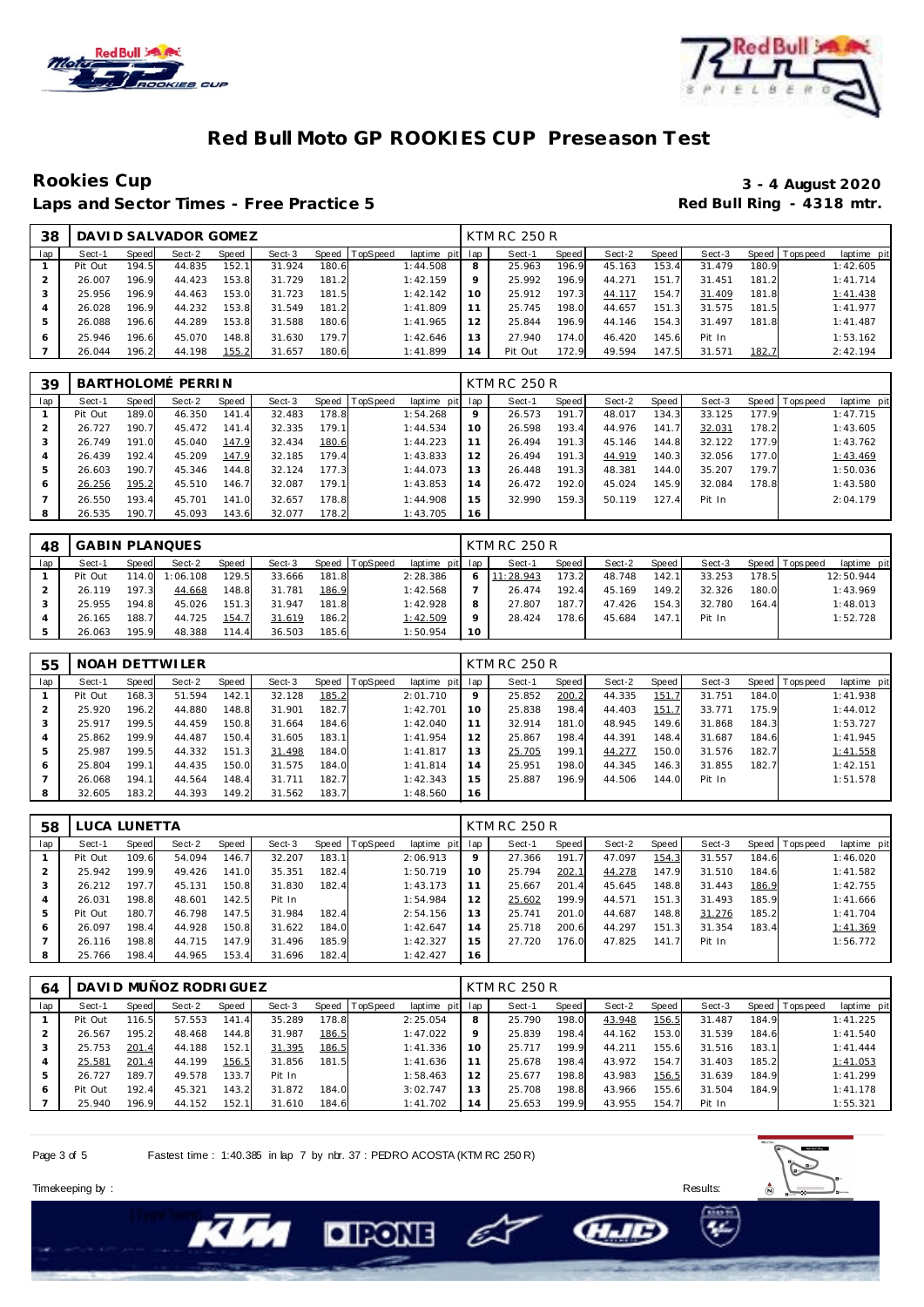



### **Red Bull Moto GP ROOKIES CUP Preseason Test**

Laps and Sector Times - Free Practice 5

# Rookies Cup<br>
1920 - 3 - 4 August 2020<br>
Red Bull Ring - 4318 mtr.

| 80  | DAVID ALONSO |       |        |       |        |       |                |                 |     | <b>KTM RC 250 R</b> |       |        |       |        |       |                 |             |
|-----|--------------|-------|--------|-------|--------|-------|----------------|-----------------|-----|---------------------|-------|--------|-------|--------|-------|-----------------|-------------|
| lap | Sect-1       | Speed | Sect-2 | Speed | Sect-3 |       | Speed TopSpeed | laptime pit lap |     | Sect-1              | Speed | Sect-2 | Speed | Sect-3 |       | Speed Tops peed | laptime pit |
|     | Pit Out      | 181.9 | 47.281 | 144.4 | 32.603 | 182.1 |                | 2:00.292        | 9   | 25.650              | 202.9 | 44.185 | 153.8 | 31.744 | 184.3 |                 | 1:41.579    |
|     | 25.950       | 202.1 | 44.677 | 148.8 | 32.108 | 185.2 |                | 1:42.735        | 10  | 25.714              | 202.1 | 44.120 | 155.6 | 31.784 | 183.7 |                 | 1:41.618    |
| 3   | 26.045       | 199.9 | 44.800 | 153.0 | 31.878 | 184.0 |                | 1:42.723        |     | 25.706              | 202.5 | 44.015 | 157.0 | 31.609 | 184.6 |                 | 1:41.330    |
|     | 25.990       | 194.8 | 44.566 | 154.7 | 31.448 | 185.6 |                | 1:42.004        | 12  | 25.602              | 202.9 | 45.371 | 152.5 | 31.771 | 185.2 |                 | 1:42.744    |
| 5   | 25.674       | 197.3 | 44.319 | 152.1 | 31.384 | 186.9 |                | 1:41.377        | 3 ا | 25.772              | 201.0 | 44.253 | 154.3 | 31.677 | 184.3 |                 | 1:41.702    |
| 6   | 25.718       | 199.9 | 47.265 | 138.5 | 34.800 | 184.6 |                | 1:47.783        | 14  | 25.738              | 202.1 | 43.984 | 159.3 | 31.502 | 186.5 |                 | 1:41.224    |
|     | 26.042       | 201.0 | 45.780 | 152.5 | 32.154 | 184.3 |                | 1:43.976        | 15  | 25.390              | 204.0 | 43.943 | 154.3 | Pit In |       |                 | 1:50.799    |
| 8   | 25.807       | 201.4 | 44.422 | 155.6 | 31.625 | 184.9 |                | 1:41.854        | 16  |                     |       |        |       |        |       |                 |             |

| 84  |         |       | ZONTA VAN DEN GOORBERGH |       |        |       |          |                 |         | KTM RC 250 R |       |        |       |        |       |                |             |
|-----|---------|-------|-------------------------|-------|--------|-------|----------|-----------------|---------|--------------|-------|--------|-------|--------|-------|----------------|-------------|
| lap | Sect-1  | Speed | Sect-2                  | Speed | Sect-3 | Speed | TopSpeed | laptime pit lap |         | Sect-1       | Speed | Sect-2 | Speed | Sect-3 |       | Speed Topspeed | laptime pit |
|     | Pit Out | 166.2 | 46.489                  | 140.6 | 32.449 | 184.3 |          | 1:56.229        | $\circ$ | 26.060       | 190.3 | 46.841 | 142.5 | 32.677 | 186.2 |                | 1:45.578    |
|     | 25.778  | 199.9 | 44.138                  | 149.2 | 31.757 | 184.6 |          | 1:41.673        | 10      | 25.426       | 204.4 | 44.842 | 145.6 | 31.577 | 185.9 |                | 1:41.845    |
|     | 25.603  | 201.0 | 44.240                  | 151.7 | 31.876 | 183.7 |          | 1:41.719        |         | 25.630       | 200.6 | 43.934 | 147.1 | 31.833 | 184.0 |                | 1:41.397    |
| 4   | 25.755  | 198.8 | 45.248                  | 146.3 | 31.865 | 185.2 |          | 1:42.868        | 12      | 25.782       | 198.8 | 44.232 | 145.2 | 31.858 | 186.5 |                | 1:41.872    |
| 5   | 25.876  | 199.1 | 44.799                  | 147.5 | 32.175 | 185.9 |          | 1:42.850        | 13      | 25.570       | 203.7 | 44.024 | 148.4 | 31.577 | 184.6 |                | 1:41.171    |
| 6   | 25.591  | 202.5 | 44.067                  | 147.9 | 31.433 | 185.6 |          | 1:41.091        | 14      | 32.143       | 191.0 | 45.980 | 143.6 | 32.104 | 185.9 |                | 1:50.227    |
|     | 25.659  | 200.2 | 44.523                  | 150.8 | 32.021 | 186.2 |          | 1:42.203        | 15      | 25.626       | 201.4 | 44.018 | 145.9 | Pit In |       |                | 1:50.394    |
|     | 25.578  | 201.4 | 44.057                  | 143.6 | 31.725 | 184.6 |          | 1:41.360        | 16      |              |       |        |       |        |       |                |             |

| 88  | <b>ARTEM MARAEV</b> |       |        |       |        |       |                |             |     | <b>KTM RC 250 R</b> |       |        |       |        |       |                |             |
|-----|---------------------|-------|--------|-------|--------|-------|----------------|-------------|-----|---------------------|-------|--------|-------|--------|-------|----------------|-------------|
| lap | Sect-1              | Speed | Sect-2 | Speed | Sect-3 |       | Speed TopSpeed | laptime pit | lap | Sect-1              | Speed | Sect-2 | Speed | Sect-3 |       | Speed Topspeed | laptime pit |
|     | Pit Out             | 193.8 | 46.096 | 152.5 | 32.281 | 180.3 |                | 1:47.286    | 9   | 37.766              | 161.2 | 46.267 | 154.3 | 31.923 | 181.5 |                | 1:55.956    |
|     | 26.302              | 194.1 | 44.670 | 155.2 | 31.929 | 180.9 |                | 1:42.901    | 10  | 27.181              | 166.2 | 46.983 | 154.3 | 31.823 | 183.7 |                | 1:45.987    |
| 3   | 26.341              | 194.1 | 44.666 | 151.3 | 31.688 | 182.7 |                | 1:42.695    | 11  | 25.845              | 200.6 | 45.537 | 150.8 | 32.059 | 180.6 |                | 1:43.441    |
| 4   | 26.061              | 195.5 | 44.498 | 152.5 | 31.596 | 181.5 |                | 1:42.155    | 12  | 27.178              | 195.5 | 46.983 | 141.7 | 33.024 | 182.7 |                | 1:47.185    |
| 5   | 26.173              | 195.2 | 44.790 | 152.1 | 31.523 | 181.2 |                | 1:42.486    | 13  | 26.314              | 194.5 | 45.541 | 149.2 | 31.571 | 183.7 |                | 1:43.426    |
| 6   | 26.342              | 194.5 | 44.550 | 155.2 | 31.640 | 180.9 |                | 1:42.532    | 14  | 25.869              | 197.3 | 44.362 | 151.3 | 31.453 | 181.5 |                | 1:41.684    |
|     | 26.263              | 194.8 | 44.573 | 151.7 | 31.435 | 182.4 |                | 1:42.271    | 15  | 25.781              | 201.0 | 45.006 | 152.1 | Pit In |       |                | 1:50.443    |
| 8   | 26.153              | 194.8 | 44.654 | 152.1 | 31.503 | 182.4 |                | 1:42.310    | 16  |                     |       |        |       |        |       |                |             |

| 89  |         |       | MARCOS URIARTE |       |        |       |                |                 |         | KTM RC 250 R |       |        |       |        |       |                |             |
|-----|---------|-------|----------------|-------|--------|-------|----------------|-----------------|---------|--------------|-------|--------|-------|--------|-------|----------------|-------------|
| lap | Sect-1  | Speed | Sect-2         | Speed | Sect-3 |       | Speed TopSpeed | laptime pit lap |         | Sect-1       | Speed | Sect-2 | Speed | Sect-3 |       | Speed Topspeed | laptime pit |
|     | Pit Out | 98.   | 1:02.555       | 127.4 | 39.169 | 180.3 |                | 2:31.981        | 8       | 25.389       | 204.4 | 45.488 | 151.3 | 32.241 | 184.3 |                | 1:43.118    |
|     | 26.147  | 196.9 | 44.421         | 157.9 | 31.546 | 186.5 |                | 1:42.114        | $\circ$ | 25.614       | 201.7 | 45.630 | 149.6 | 31.651 | 185.2 |                | 1:42.895    |
|     | 25.872  | 198.8 | 46.507         | 145.2 | 32.934 | 181.8 |                | 1:45.313        | 10      | 25.623       | 203.7 | 44.034 | 158.4 | 31.352 | 185.9 |                | 1:41.009    |
|     | 25.879  | 201.0 | 44.328         | 152.5 | 31.442 | 184.0 |                | 1:41.649        | 11      | 25.472       | 202.5 | 45.153 | 154.3 | 31.520 | 185.2 |                | 1:42.145    |
| .5  | 25.767  | 198.8 | 44.226         | 158.8 | 31.412 | 181.8 |                | 1: 41.405       | 12      | 25.601       | 201.4 | 44.142 | 151.7 | 31.691 | 184.0 |                | 1: 41.434   |
| 6   | 25.854  | 196.9 | 44.154         | 158.8 | 31.381 | 181.2 |                | 1:41.389        | 13      | 25.752       | 199.1 | 46.311 | 145.9 | 33.527 | 187.2 |                | 1:45.590    |
|     | 26.009  | 195.9 | 47.842         | 153.8 | 31.336 | 186.9 |                | 1:45.187        | 14      | 25.612       | 194.8 | 46.404 | 153.0 | 31.395 | 187.2 |                | 1:43.411    |

| 95  | COLLIN VEIJER |       |        |       |        |       |          |                 |         | KTM RC 250 R |       |        |       |        |       |                 |             |
|-----|---------------|-------|--------|-------|--------|-------|----------|-----------------|---------|--------------|-------|--------|-------|--------|-------|-----------------|-------------|
| lap | Sect-1        | Speed | Sect-2 | Speed | Sect-3 | Speed | TopSpeed | laptime pit lap |         | Sect-1       | Speed | Sect-2 | Speed | Sect-3 |       | Speed Tops peed | laptime pit |
|     | Pit Out       | 160.7 | 46.884 | 146.7 | 32.280 | 180.9 |          | 1:57.347        | $\circ$ | 25.773       | 198.0 | 46.315 | 151.7 | 32.882 | 184.6 |                 | 1:44.970    |
|     | 26.199        | 194.1 | 44.302 | 152.1 | 31.567 | 187.5 |          | 1:42.068        | 10      | 25.859       | 197.3 | 45.008 | 148.4 | 31.734 | 185.9 |                 | 1:42.601    |
| 3   | 25.731        | 200.6 | 44.237 | 152.1 | 31.752 | 186.5 |          | 1:41.720        |         | 25.423       | 201.4 | 44.398 | 152.1 | 31.766 | 184.0 |                 | 1:41.587    |
| 4   | 25.677        | 199.5 | 45.057 | 154.3 | 31.850 | 182.4 |          | 1:42.584        | 12      | 25.666       | 201.4 | 44.042 | 150.4 | 31.590 | 184.0 |                 | 1:41.298    |
| 5   | 26.160        | 194.1 | 44.430 | 155.6 | 32.071 | 182.1 |          | 1:42.661        | 13      | 25.630       | 201.4 | 44.208 | 150.4 | 31.481 | 187.2 |                 | 1:41.319    |
| 6   | 25.989        | 198.0 | 44.194 | 153.0 | 31.429 | 188.2 |          | 1:41.612        | 14      | 26.971       | 188.0 | 50.893 | 145.9 | 32.049 | 183.7 |                 | 1:49.913    |
|     | 25.580        | 198.4 | 44.584 | 152.1 | 32.217 | 186.5 |          | 1:42.381        | 15      | 25.903       | 199.5 | 44.456 | 151.7 | Pit In |       |                 | 1:50.686    |
| 8   | 25.505        | 202.9 | 44.175 | 153.0 | 31.528 | 187.8 |          | 1:41.208        | 16      |              |       |        |       |        |       |                 |             |

| 96  | DANIEL HOLGADO |       |          |       |        |       |                |                 | KTM RC 250 R |        |       |        |       |        |       |                 |             |  |
|-----|----------------|-------|----------|-------|--------|-------|----------------|-----------------|--------------|--------|-------|--------|-------|--------|-------|-----------------|-------------|--|
| lap | Sect-1         | Speed | Sect-2   | Speed | Sect-3 |       | Speed TopSpeed | laptime pit lap |              | Sect-1 | Speed | Sect-2 | Speed | Sect-3 |       | Speed Tops peed | laptime pit |  |
|     | Pit Out        | 105.2 | 1:06.140 | 137.1 | 33.490 | 181.8 |                | 2:28.769        |              | 26.173 | 196.2 | 43.954 | 150.4 | 31.557 | 184.6 |                 | 1:41.684    |  |
|     | 25.934         | 198.4 | 44.769   | 154.7 | 31.708 | 182.1 |                | 1:42.411        |              | 25.556 | 201.0 | 43.950 | 155.6 | 31.319 | 182.4 |                 | 1:40.825    |  |
|     | 26.042         | 196.2 | 44.403   | 154.7 | 31.550 | 183.1 |                | 1:41.995        |              | 25.880 | 197.3 | 44.097 | 148.4 | 31.911 | 184.3 |                 | 1:41.888    |  |
|     | 27.370         | 176.0 | 53.591   | 136.7 | 32.809 | 183.7 |                | 1:53.770        |              | 25.735 | 198.4 | 43.920 | 155.2 | 31.214 | 184.6 |                 | 1:40.869    |  |
|     | 25.839         | 199.5 | 44.011   | 153.4 | 31.637 | 186.2 |                | 1:41.487        | 13           | 25.743 | 197.7 | 44.086 | 153.4 | 31.322 | 183.7 |                 | 1:41.151    |  |

E

**CHAID** 

Page 4 of 5 Fastest time : 1:40.385 in lap 7 by nbr. 37 : PEDRO ACOSTA (KTM RC 250 R)

**DIRONE** 



Timekeeping by : Results: Results: Results: Results: Results: Results: Results: Results: Results: Results: Results: Results: Results: Results: Results: Results: Results: Results: Results: Results: Results: Results: Results